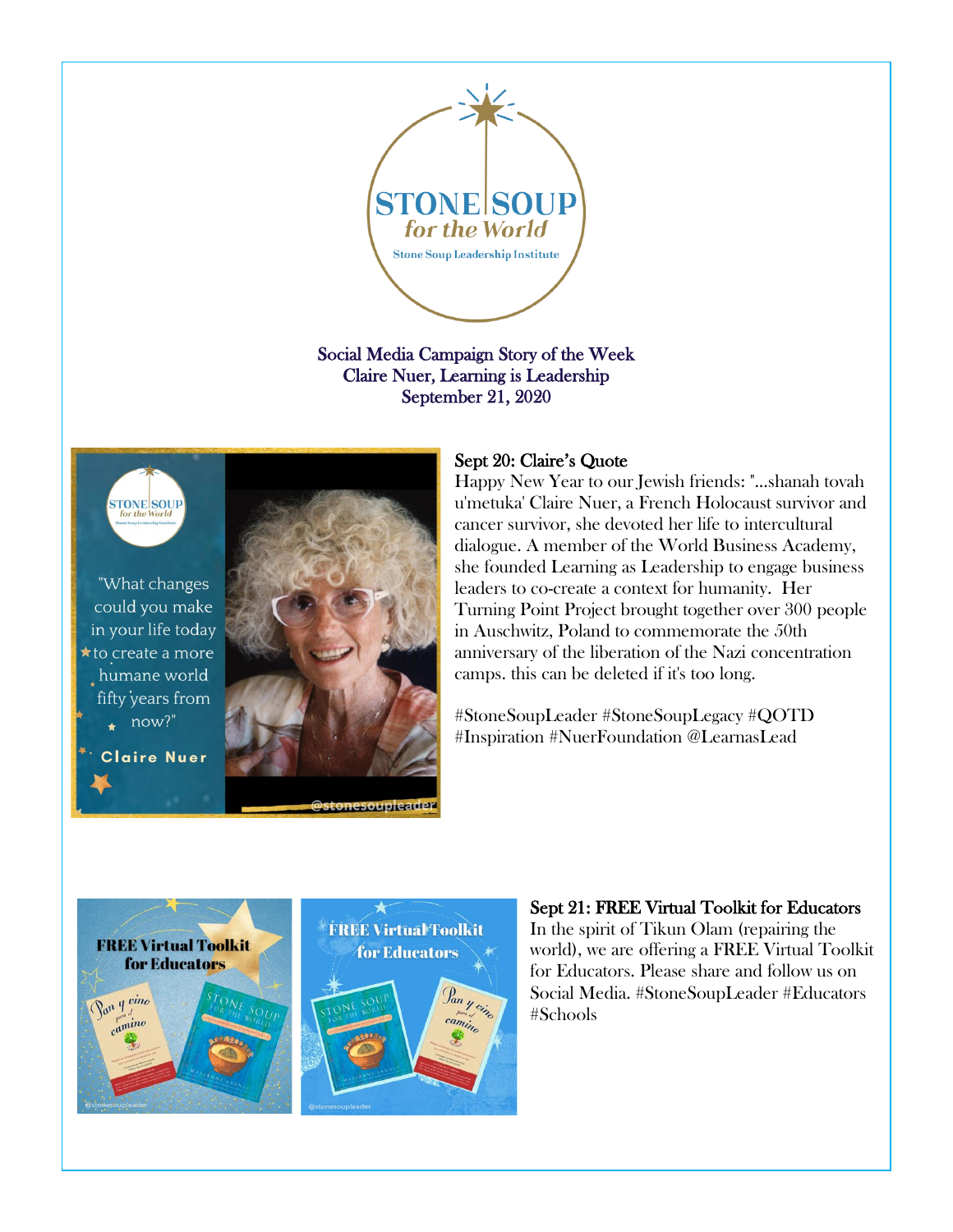

#### Sept 22: Hero report video

Listen to Claire Nuer challenge people to find their Noble Goal to co-create a context for humanity. #StoneSoupLeader #StoneSoupLegacy #Leadership #NuerFoundation @LearnasLead



#### Sept 23: Youth Dreams: Meagan McDonough

Meagan McDonough encourages young people to share their dreams with our leaders. Watch her video here. #StoneSoupLeader #StoneSoupDreams #Leadership

STONE SOUP FOR THE WORLD



For many years, I've been a Stone Soup traveler, living and working in communities across the country and around the world.

actos uncounty and about the volume of the books.<br>The D90, I met Claire Nuer, a Holocaust and cancer survivor, who became my mentor.<br>She would ask people in her leadership trainings a provocative question: "What changes<br>co

It was a powerful wake-up call for me.<br>
It was aported with the substituted by my fast-paced life and returned to<br>
To ponder this question, I took some time off from my fast-paced life and returned to<br>
my New England roots

the world.

For curious, first-time travelers, I hope this book gives you new ideas, inspiration, and For curous, inst-une travelens, I nope uns book gives you new toesa, inspiration, and give direction. For fellow seasoned travelers, I hope these stories nourish your soul and give you strength to carry on. For all of us, join us.

## Sept 24: The Author's Journey

Claire Nuer mentored Marianne Larned, Author of "Stone Soup for the World: Life-Changing Stories of Everyday Heroes" and founder of Stone Soup Leadership Institute. #StoneSoupLeader #StoneSoupLegacy #Leadership #NuerFoundation @LearnasLead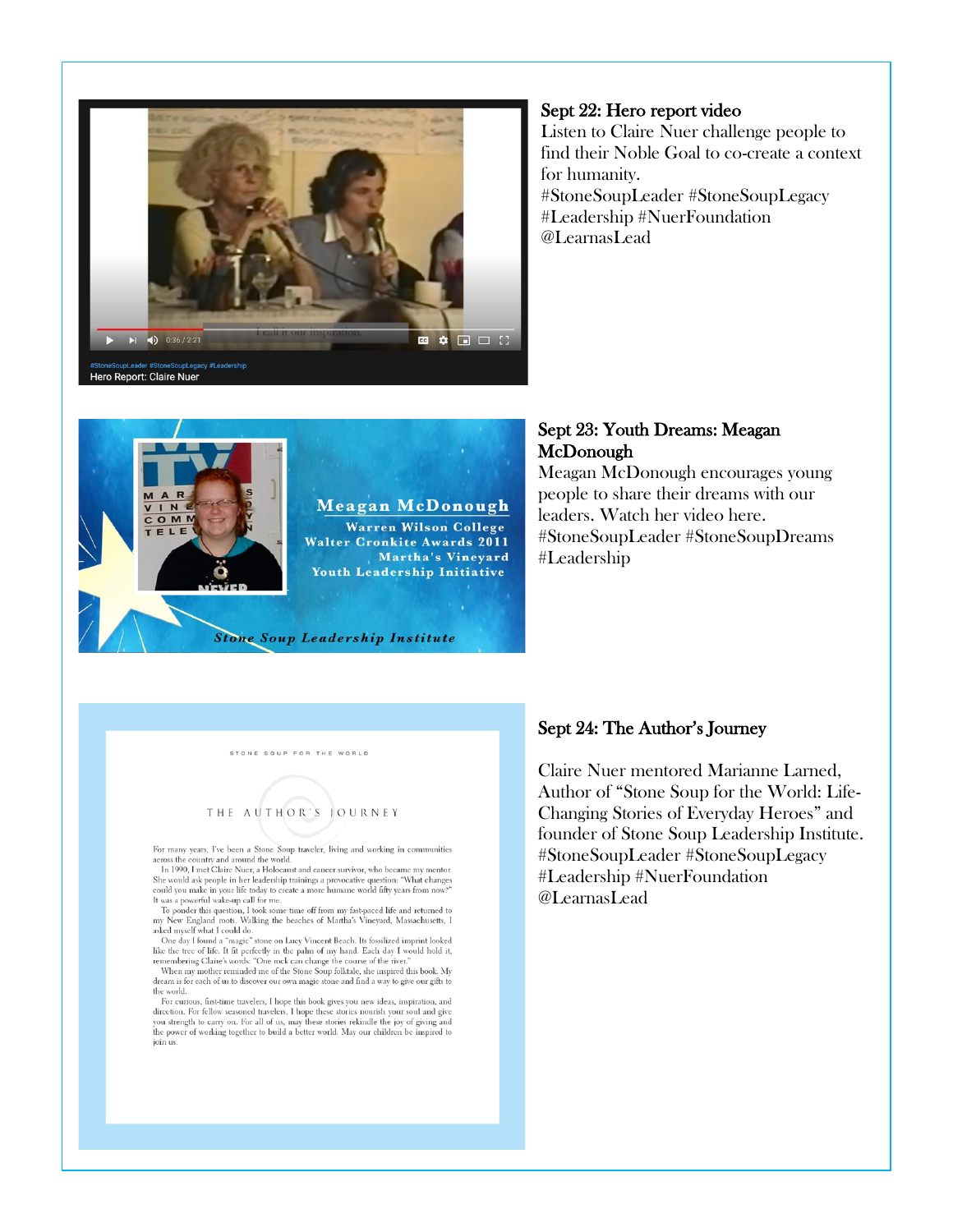

### Sept 25: Story – Claire

E: Read Claire Nuer's story from our book "Stone Soup for the World: Life-Changing Stories of Everyday Heroes" and how she engaged people to co-create a context for humanity. We have it in both English & Espanol. #StoneSoupLeader #StoneSoupLegacy #Leadership #FridayReads #NuerFoundation @LearnasLead

S: Read Claire Nuer's story from our book "Stone Soup for the World: Life-Changing Stories of Everyday Heroes" in #Espanol and how she devoted her life to intercultural dialogue. #StoneSoupLeader #Leadership #FridayReads #NuerFoundation @LearnasLead





### Sept. 26: Call to Action

Learn about Learning as Leadership training programs: visit: ww.learnaslead.com. The Nuer Foundation's mission is to empower people, projects, and communities to make a difference for the future of humanity. Visit their Web site, [www.nuerfoundation.org.](http://www.nuerfoundation.org/) #StoneSoupLeader #StoneSoupLegacy #Leadership #NuerFoundation @LearnasLead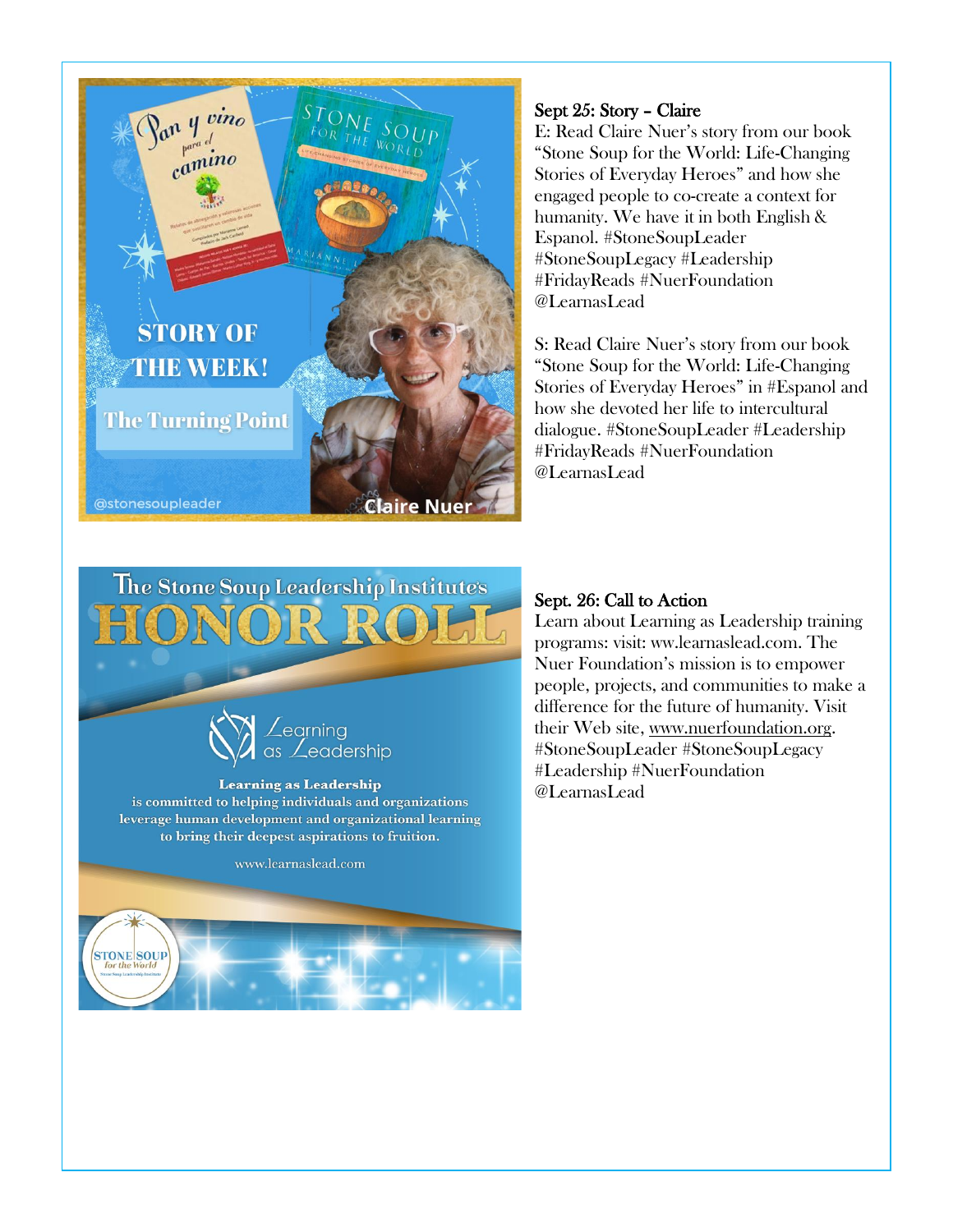# Highlights/Progress



**Stone Soup Leadership Institute** Launches "I Have a Dream Campaign" to Bring Hope, Inspiration & Resources During a Pandemic Era **Virtual Back to School Season.** 

MarketWatch yahoo! **MORNINGSTAR CISION BENZINGA** Seeking Alpha $\alpha$ 

Stone Soup Leadership Institute • www.stonesoupleadership.org